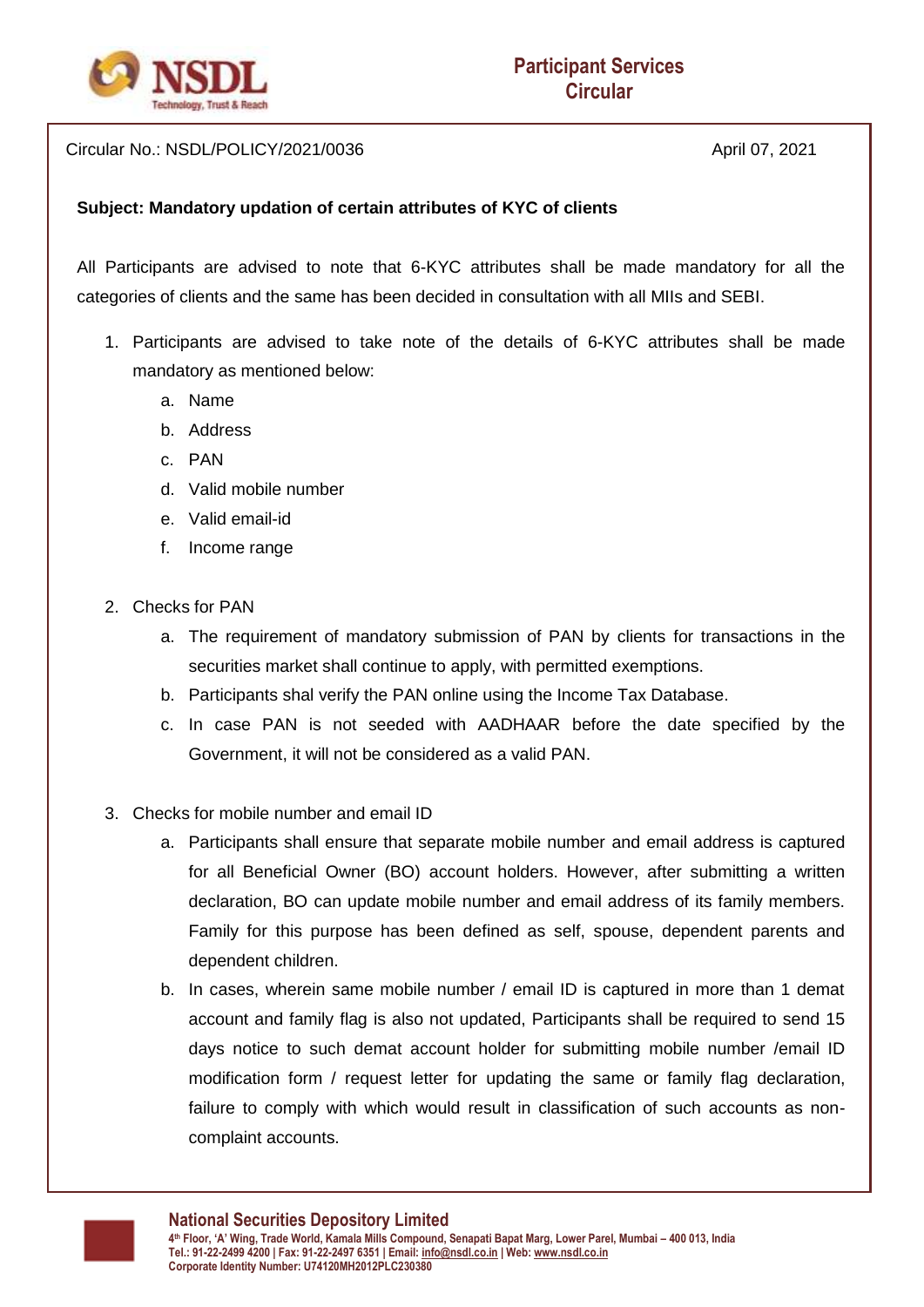

- c. Participants shall ensure that the mobile numbers/ email addresses of Depository Participants /their KMPs/ other employees etc. are not captured.
- d. In case Participant has the mobile number and email ID of the client in its back office, or trading account or in the bank account provided by the client and account is KYC complied in such trading account / bank account, the Participant may update the details in the demat account and intimate the client about the updation by sending the Client Master Report along with an intimation to complete the validation process.
- e. Following cannot be considered as valid mobile number:
	- 1. In respect of mobile numbers for India, Mobile no. is of 10 digit but starts with any number between 1 to 5 i.e. (1,2,3,4 & 5)
	- 2. '0000000000' / '1234567890' is captured.
	- 3. Single number is appearing in all 10 digit such as '1111111111', '2222222222', 3333333333,4444444444,5555555555,6666666666,7777777777,

,8888888888,9999999999.

- f. Following cannot be considered as valid email ID:
	- a. 'Noemail' is mentioned in email ID.
	- b. '@' is not mentioned in email ID.
	- c. If words 'notprovided' and 'xyz' are mentioned in email id field.
	- d. Invalid email domain is mentioned. E.g. number digits are mentioned prior to domain name viz. 202Ggmail.com, 1234gmail.com, 1rediffmail.com, 55yahoo.com, etc.
	- e. There is '.' (dot) at the end of Email ID
	- f. There is no '.' (dot) after '@' and before text
	- g. More than one '@' are there in email ID.
- 4. Verification of mobile number and email ID
	- a. An additional flag will be made available in the depository system to identify the valid mobile number and valid email id.
	- b. Depository shall take necessary steps to verify that mobile number and email ID updated in the beneficial owner account is accessible by sending an SMS and email directly to the account holder at the mobile number and the email ID captured in the account. In case an electronic confirmation is received from the said mobile number and the said email ID, such mobile number and/or the email ID will be considered as verified and 'verified' flag will be enabled against such mobile number and/or email ID.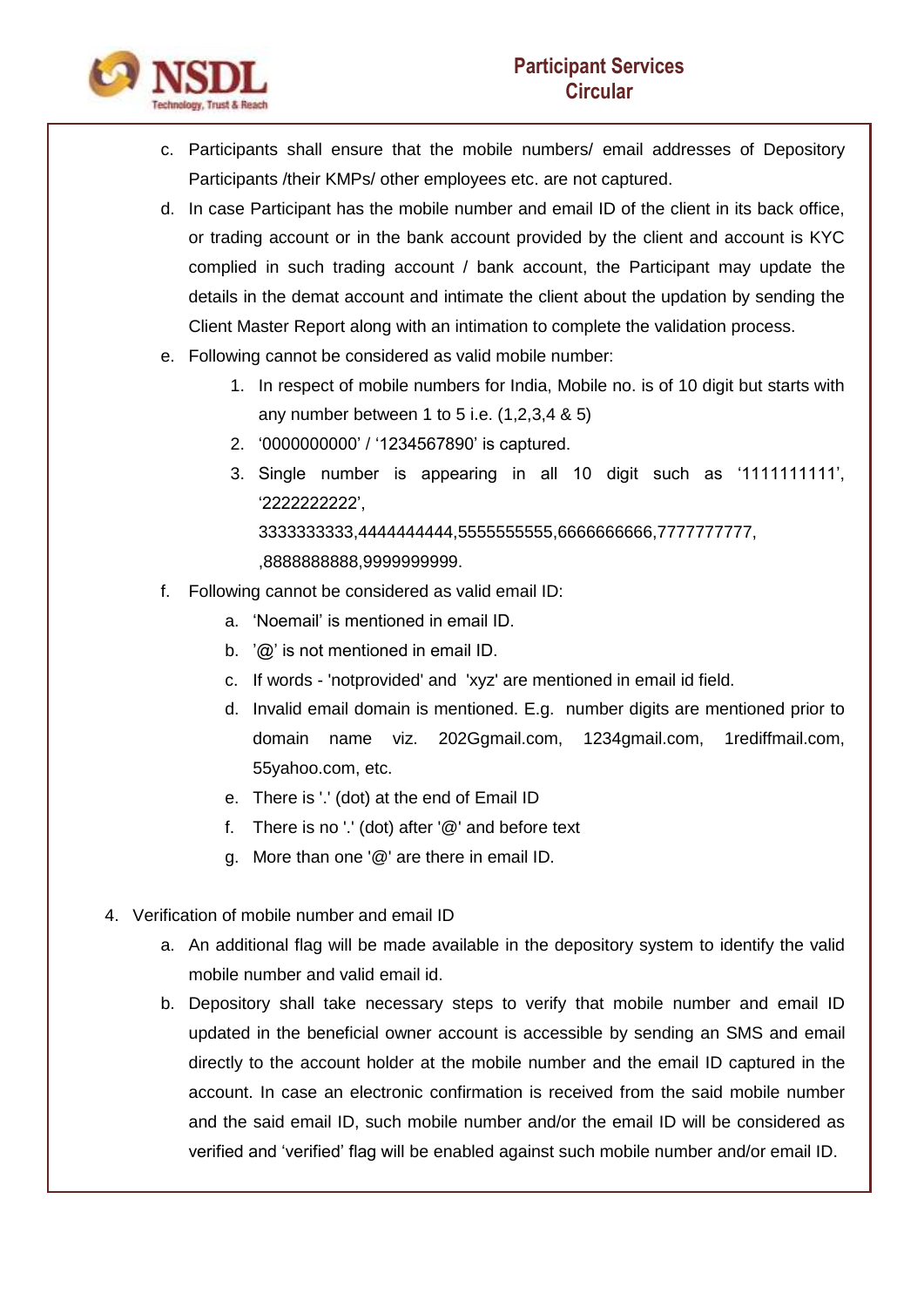

- c. To start with, such verification link will be sent in respect of new accounts and subsequently, such links will also be sent for all existing accounts in a staggered manner.
- d. Accounts where the mobile number or email id cannot be verified shall be considered as non-complaint accounts.
- 5. Income Range
	- a. As per Form 9 (Account opening form for Individuals) and Form 11 (Account Opening Form for Non Individuals), income range per annum is required to be obtained from clients.
	- b. The income range as required under Form 9 and Form 11 are as given below:
		- i. Income Range-Individuals
			- Below Rs. 1 lac
			- Rs. 1 lac to Rs. 5 lacs
			- Rs. 5 lac to Rs. 10 lac
			- Rs. 10 lacs to Rs. 25 lacs
			- More than Rs. 25 lacs
		- ii. Income Range-Non-Individuals
			- Below Rs. 20 lacs
			- Rs. 20 lacs to Rs. 50 lacs
			- Rs. 50 lacs to Rs. 1 crore
			- More than Rs. 1 crore
- 6. Implementation
	- a. All 6-KYC attributes shall be mandatory for new accounts opened from June 1, 2021.
	- b. In respect of all existing accounts, Participants must verify that all 6-KYC attributes are updated and wherever required necessary communication to be sent to their clients to update the same on or before May 31, 2021.
	- c. Participants shall be required to inform the clients through both physical and electronic modes and also through its website, if any, for updating the details and completing the validation process.
	- d. Thereafter, such non-compliant demat accounts will be liable to be made inactive i.e., no debit will be allowed in such demat account (except for settlement of already open positions).